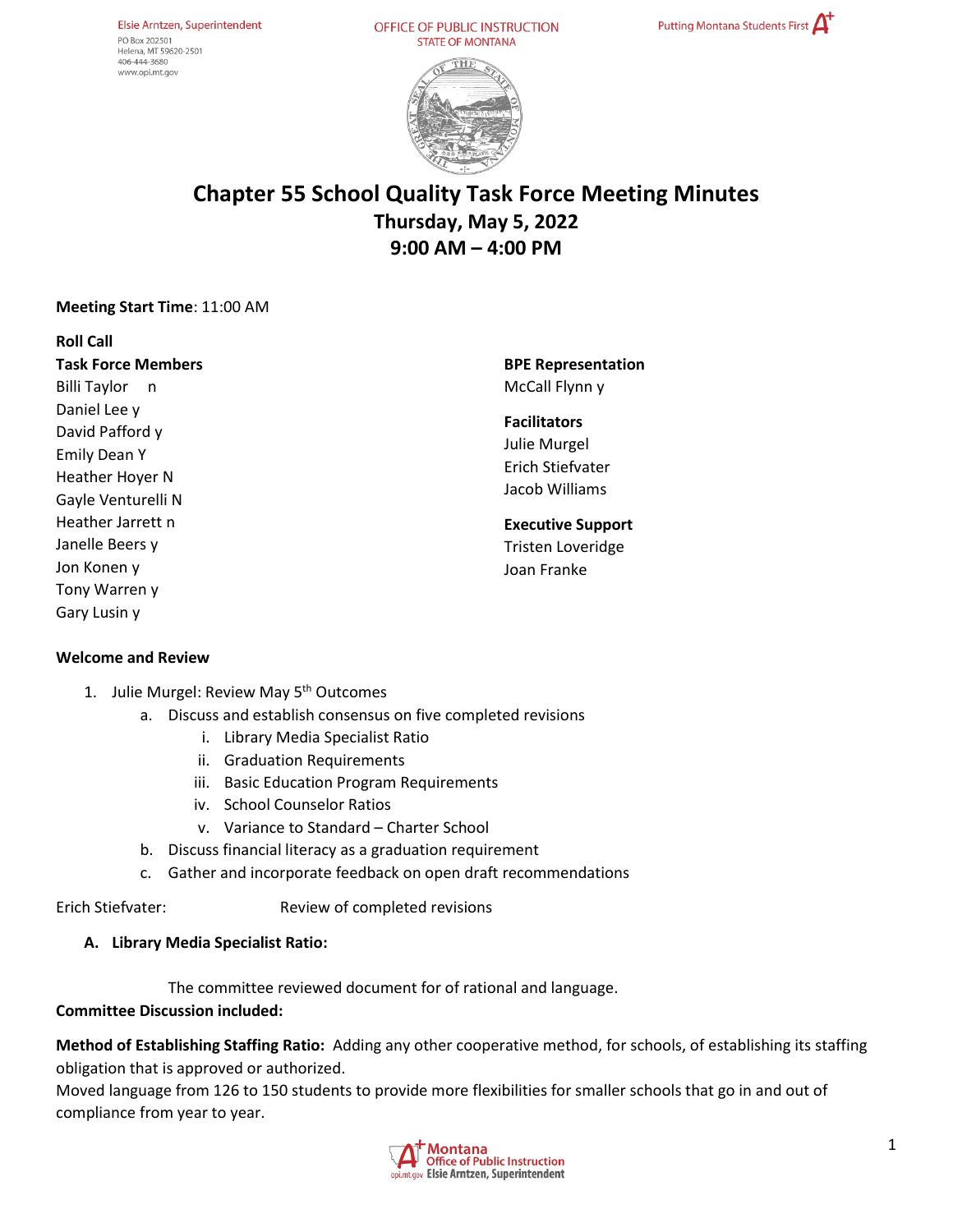Verified that funding was not impacted, schools had to seek variances to standards or receive a deficiency in accreditation.

Discussion if a rationale needs to further define a school system as to school district.

**Discussed the calculation of personnel FTE compliance:** Include rounding to the hundredth place, somewhere. The Office of Public instruction CFO Jay Phillips has clarified that it would not have an impact. Give a general direction to OPI staff to work with districts. Staffing falls under process and understanding but would like to document the intent in the rationale.

**Discussed if committee is focusing on accreditation and deviations instead of what this rule is providing.** Should we focus more on minimum qualification to standard that provides quality education for kids. A higher-level discussion or a recommendation to OPI for informed stakeholders to innovatively, high level discussion of education delivery models in our state for the future.

# **Discussion on timeline, voting on items individual basis or as the end.**

**Motion to review public comment in the packet, google site.**

**No Action heard Zoom public comment.** 

**Public comment: (from Zoom)** 

Diane Fladmo, Director of Policy, Montana Federation for Public Employees:

1. Appreciates the conversation, felt committee focuses on the numbers that do not make a difference to funding but do make a difference to kids. Stated that changes will result in a loss of 21-29 librarians could result from changes. This would be major to our students at a time we are trying to restore learning due to the pandemic. Currently, we need better information and a better understanding on how we vet that information. This is not the time to lower our standards. There have been changes in licensing proposed that will allow K-12 teachers to move over to librarians there has been some easing in this standard. As we move to school system and how librarians are parsed out librarians do we know from a reporting requirement, how many or if we have Liberians assigned to that school building. Trying to move a head to resolve a problem that has not been a problem to schools losing accreditation or funding. We can provide service to schools in other ways is happening. There are many ways this standard be meet. The committee has reviewed the comments from others in written comment.

## **Presentation from Dr. Carly Urban**

- a. Why is financial literacy important?
	- i. Young adults make challenging financial decisions with little information.
	- ii. Only 27% of 23–28-year-old can correctly answer basic questions on interest, inflation, and diversification.
	- iii. 54% of student loan borrowers did not calculate their future monthly payments before choosing a loan.
	- iv. 38% of 18-34 used alternative financial services in the last 5 years (pay day loans, high interest options)
	- v. Young adults are not prepared to be financially independent.
- b. Why financial education in schools?
	- i. Research shows good for students improves both debt and credit outcomes in the long run.
	- ii. Survey in 2022 shows 88% of respondents want this education.
- c. What is currently happening?
	- i. In states where personal finance is required within another course, only 44% of schools require students to complete personal finance content.

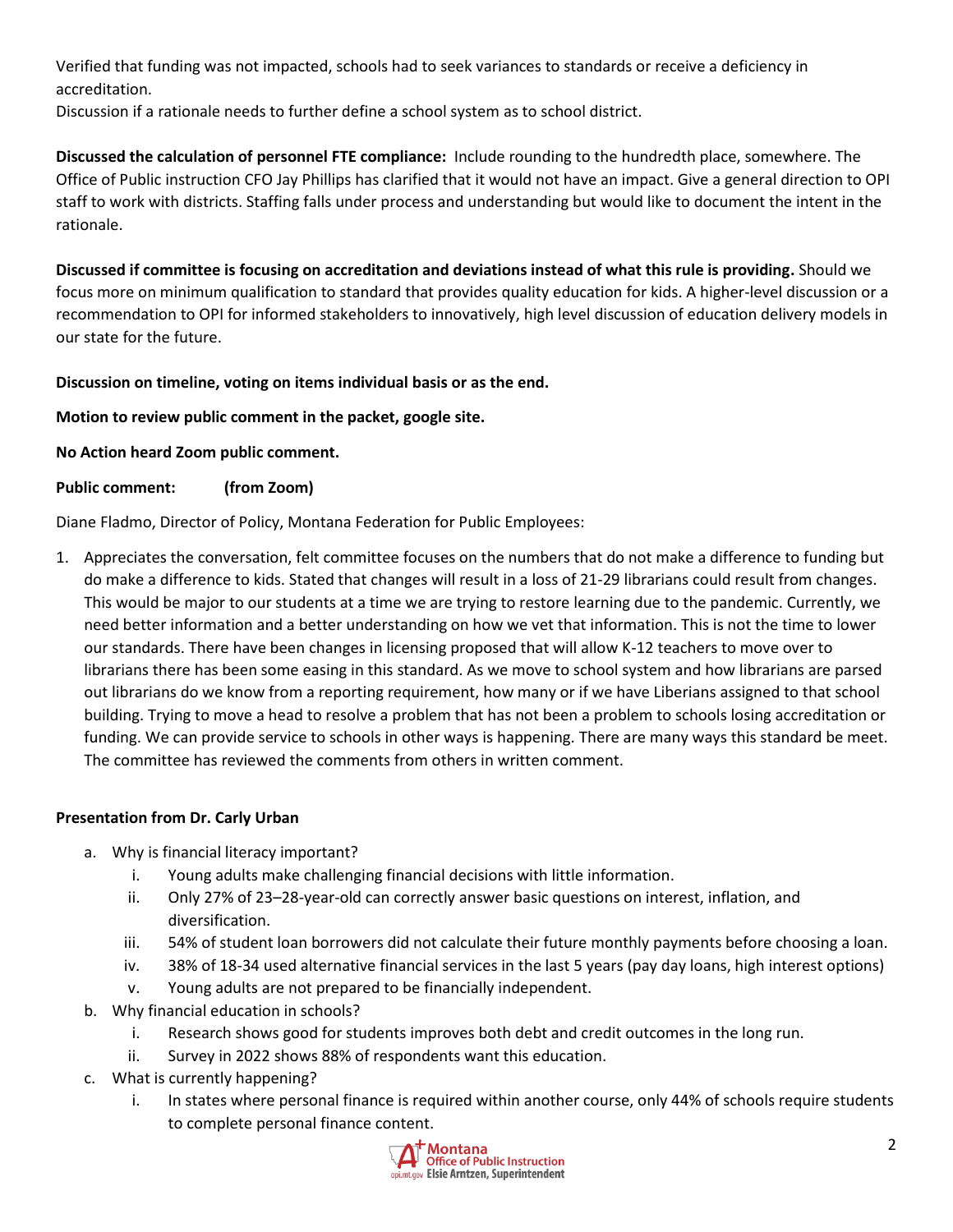- ii. 15 states that have stand alone personal finance classes, more have it within another class. Less than half with embedded requirement do it.
- iii. 8 states have a full semester requirement (Nevada has 5-year outcome report). 5 more states passed in the last year.
- d. What happens after requiring personal finance in high school
	- i. Delinquency rates fall and credit scores improve
	- ii. Student borrowing shifts from high- to low-cost methods
	- iii. Effects are biggest for low-income students
	- iv. Student loan repayment increases, particularly for first-gen students who attend public schools
	- v. Payday lending declines
- e. Subjective financial well-being improves overall but makes some subgroups more "realistic" about future financial situations.
- f. Does not change:
	- i. Retirement savings
	- ii. HS Graduation rates
	- iii. Income
	- iv. College attendance
	- v. College completion
- g. Why a requirement necessary?
	- i. Research shows no impact on short term or long-term benefit.
- h. Financial education meta-analysis
	- i. Thirty-three studies both national and international studies. Effective outcomes like other interventions in Math and reading. Cost effective. When compared to other education interventions.
- i. Montana
	- i. 2017 Making the grade report card D in Montana
	- ii. 76% of students attend schools that offer a personal finance course
	- iii. 6% of students attend schools that guarantee a personal finance class (24% nationally)
	- iv. 8 schools have personal finance classes Absarokee, Anaconda, Box Elder, Hamilton, Polson, Sweet Grass County, Victor. (Glasgow was starting in 2020).
- j. Potential costs of requiring personal finance in schools
	- 1. Schools with personal finance graduation requirements serve fewer students who qualify for free or reduced-price lunch.
	- 2. Costs with adding PF guarantees
	- 3. Resources and implementation
	- 4. Prepare teacher (tends to improve teachers financial literacy rate and savings rates),
	- 5. Studies showed that 95% of teachers feel confident they could teach financial literacy.
- k. What implementation could like.
	- i. High quality curriculum, training, and accreditation free of charge.
	- ii. Next- Gen personal finance non-profit resource. 358 teachers in MT using accounts on Next Gen Personal Finance and have completed 1/293 hours with Next Gen.
	- iii. Most states put it in Social Studies, some in a career class. Do not do Math (Australian study shows students do not understand the underlying concepts when it is in math).
	- iv. Montana students deserve the opportunity to start lives with strong financial footing. Learn how to avoid costly financial mistakes, build credit, save for emergencies and build strong financial lives. Benefits to broader population expand the tax base, reducing reliance on the safety net and staying in Montana to start new businesses.

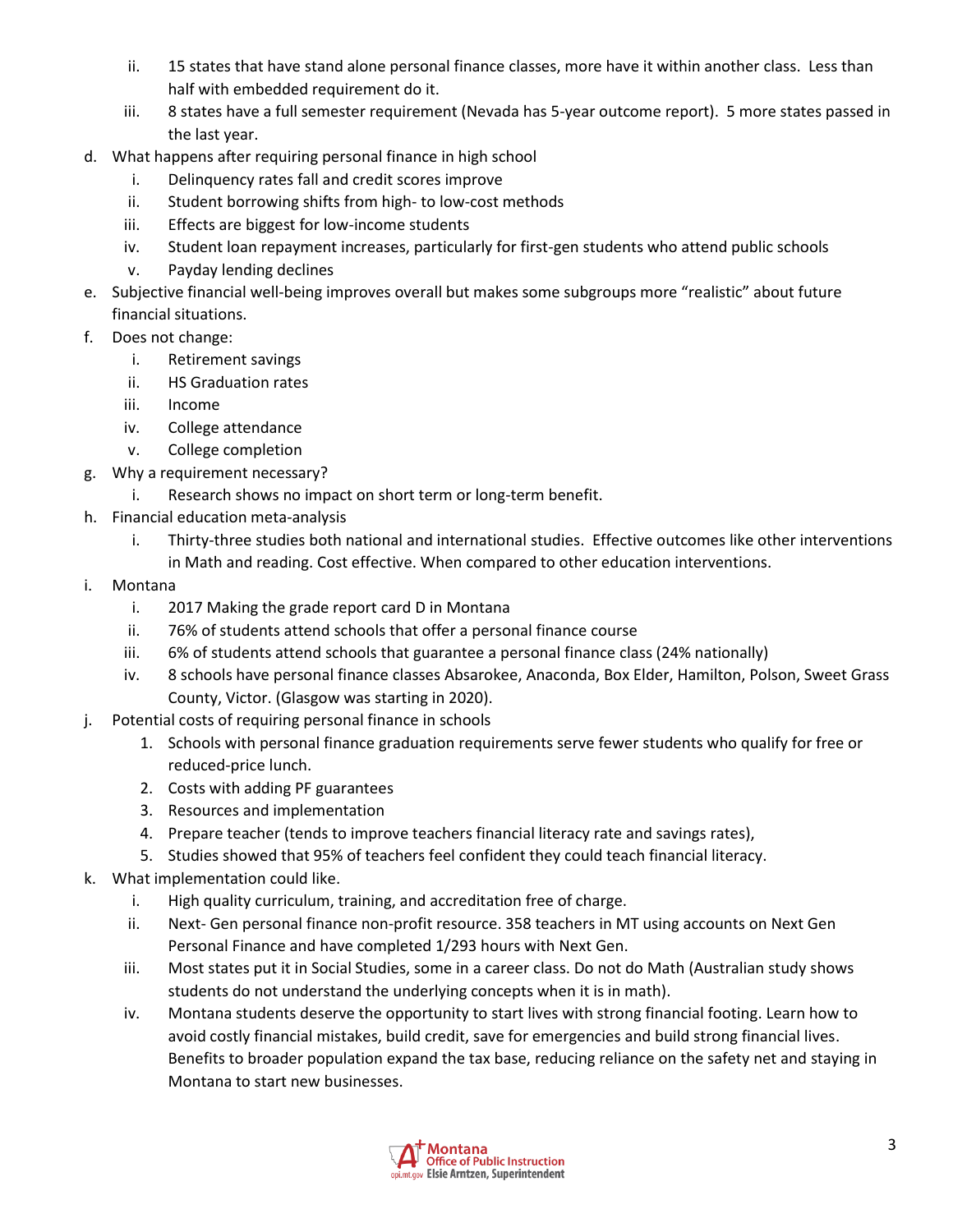## Committee Discussion

- 1. How will it affect the curriculum of current required courses and electives in MT? will it have a potential negative impact on districts?
	- a. The opportunity cost would be an elective, to the districts. Every state that has already done this has looked at their curriculum to find what to cut. They were more crowded than MT though.
- 2. How will it affect the curriculum of current required courses and electives in MT? will it have a potential negative impact on districts?
	- a. The opportunity cost would be an elective, to the districts. Every state that has already done this has looked at their curriculum to find what to cut. They were more crowded than MT though.
- 3. What Interested in the type of feedback the studies received when they reached out to communities and parents?
	- a. Just this year 80 people expressed they would like to see this in public schools. It has not only improved student learning but also parent learning. There have not been any cases where parents have expressed not to do this.
- 4. **If Personal Finance were to go forward rename the course into economics**.
	- a. Teachers are already endorsed to teach economics and it can align with courses like AP micro and macro courses. Great idea in theory and to do what you can with what you have. Implementation of finance is lower (less than 50% implemented) as teachers would not see a change. If this is the only option that is an ok path but would not see large-scale effects. If it's in economics and personal finance and social studies … It is currently in the content standards under economics. There is a lot of curriculum social studies teachers must teach presently, they only touch on each. By putting it in Economics you do not have to have a new set of standards and endorsement areas.
- **5. Asks for details on states if they did require finance because they wanted to or because they had to and where most unfunded**? Yes, most are unfunded, a lot of **nonprofits, and businesses have offered resources and funds.**
- 6. **States have had programs over the past 40 years in this area, why it has cycled out**? Quite different models, not based upon research and did not change behaviors were being used. Often one information session, often with conflict of interest (accounts/credit cards).
- 7. **Personal finance already exists in the economic and CTE standards**. Sometimes see it in CTE, there are options if this is a path Montana wants to take.
- **8. Are we not already talking about including a civics requirement for graduation? Is this another request to add a second graduation requirement? If it is a second, concerned we are losing sight of our conversation to keep local control in the curriculum.**
- 9. **Social studies requirements are already crowded**. How does this affect schools already doing it and **f**or school districts that are not doing this, why? Would we be taking away an elective in schools, especially in small schools?
- 10. **Implementation:**
	- a. Tony Warren, shares what he has done in the two schools he has been a superintendent of to encourage students to take the personal finance course. Took out a computer application course in High School as most students are proficient by then. Encouraged Juniors and Seniors into a semester personal finance class. Rhode Island implemented a semester requirement with opt-out options: taking a course outside the classroom and completing a related project or taking a test to opt out.
- 11. **Teacher Shortages: Due to teacher shortages is there any online platforms that exist?**
- a. NextGen and the W!ZE group and an online platform called money skill, Ever Five, Dave Ramsay.
- 12. **Fiscal Impact:**
	- a. When we look at the possible fiscal impact, there is an over-encompassing piece of what education should look like in MT. We are continuously coming to a stopper with a fiscal impact. We need more

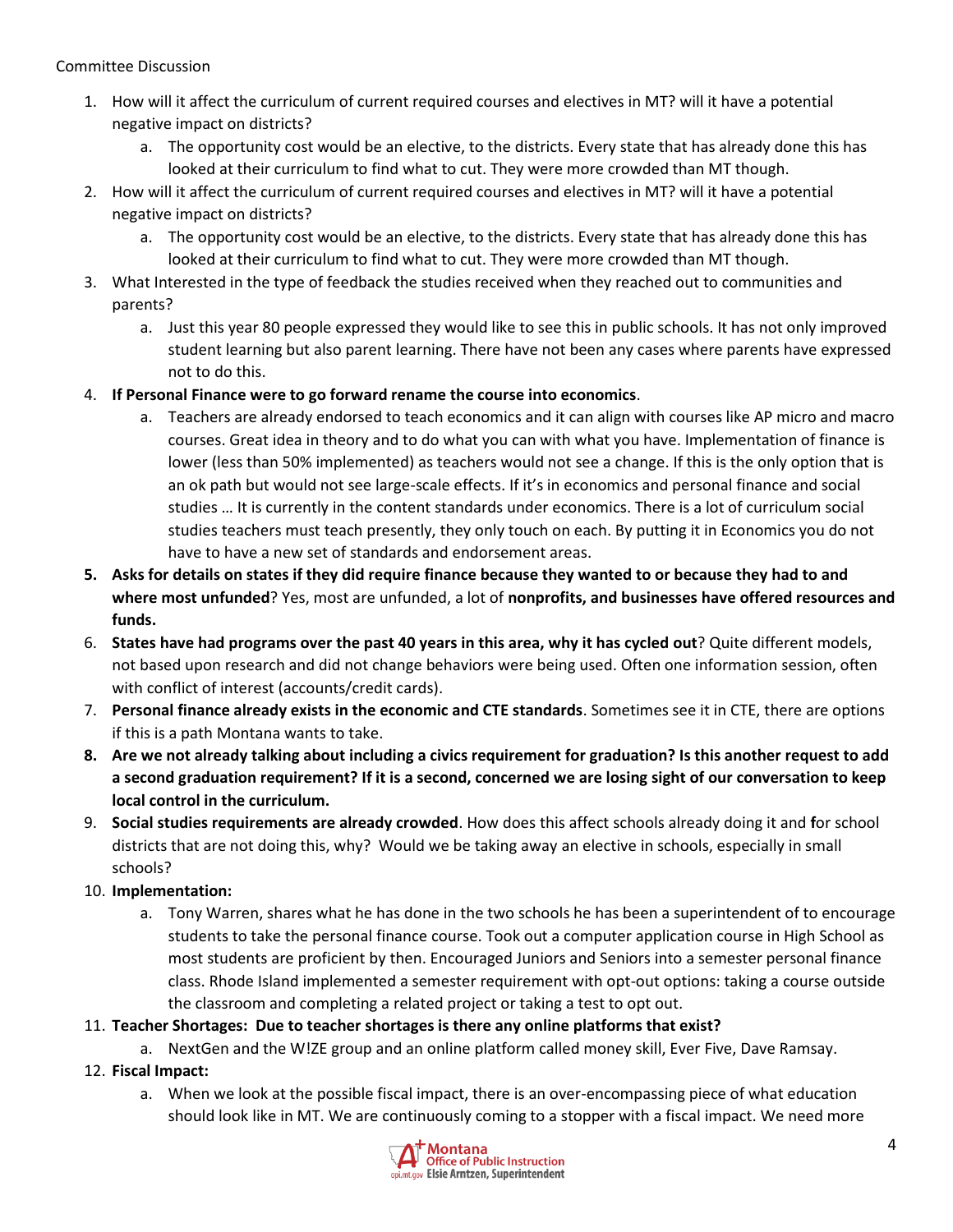feedback on the impact of this discussion. The Board of Public Education was asked to have this discussion in July.

- b. Around, Personal financial was a joint resolution, and is curious why it was not moved forward. Comments on what is getting in the way of what is happening to prevent districts from leveraging their flexibility to provide these topics.
- c. Everything has an opportunity cost. In the past, looking at … every school must meet basic standards then additionally include what their communities would like to prioritize. We see that if we prioritize… districts take advantage of the programs. Are there ways we can incentivize not only fiscally?
- d. There was a bill in the 2021 legislative session that would have financial literacy … BPE opposed the bill to allow the process to go through the review process rather than requiring it through legislation. If there is a time to do it, the time is now.
- e. This is a topic that needs to be in the larger stakeholder group discussion to review all the potential changes. There is a need to discuss these topics with schools.
- 13. **Do we know or need to know why the Superintendent passed this to us**? There are a lot of conversations out there that have been going to the legislature and BPE asking to act on things that have been out there for a while. We heard from Dr. Urban that she spends time with other state agencies, and it was refreshing to talk to Montana.
- 14. OPI supports districts in content areas that are not in the requirements. Can OPI offer support to districts with more support? This is a good question, but we are at the beginning pieces for this but not at a stage it is around other areas but not economics. It is a little unfair to add this to our plate with one meeting left. The Task of this group is our job to determine what things would contribute to improving quality in our state. Not to consider the fiscal note.
- 15. David Pafford: Makes a motion for the CH55 Task Force to send the recommendations for 10.55.709 to the Superintendent of OPI. Staffing recommendations for Library Media Specialists.
	- a. Janelle Beers: Seconds the motion
- 16. Vote on the motion
	- a. Janelle Beers yes
	- b. Jon Konen Yes
	- c. Emily Dean Yes
	- d. Tony Warren Yes
- e. David Pafford Yes
- f. Daniel Lee No
- g. Gary Lusin No
- 17. Motion passes 5 to 2 on 10.55.709 to send to the Superintendent of OPI. Staffing ratio for Library Media Specialists.

# **Graduation Requirements**

- 1. Discussion: Review of redline 10.55.905 2(a) the language is inconsistent with what the task force had decided. (c) task force discussion to take out ARM reference. Task force discuss language and make appropriate changes. Review where the half unit of civics and government came from. Part of graduation requirement and basic offering from schools. Data was collected on the number of schools that are or are not currently offering a civics/government course. Only 12 schools were not offering a course, but after further investigation there are only 3 schools in MT that are not currently offering some sort of civics/government course.
- 2. Jon Konen: Moves to approve the graduation requirements.
	- a. Tony Warren: Seconds the motion
- 3. Vote on the motion
	- a. Janelle Beers Yes
	- b. Jon Konen Yes
	- c. Emily Dean Yes
- d. Tony Warren Yes
- e. Gary Lusin Yes
- f. David Pafford Yes

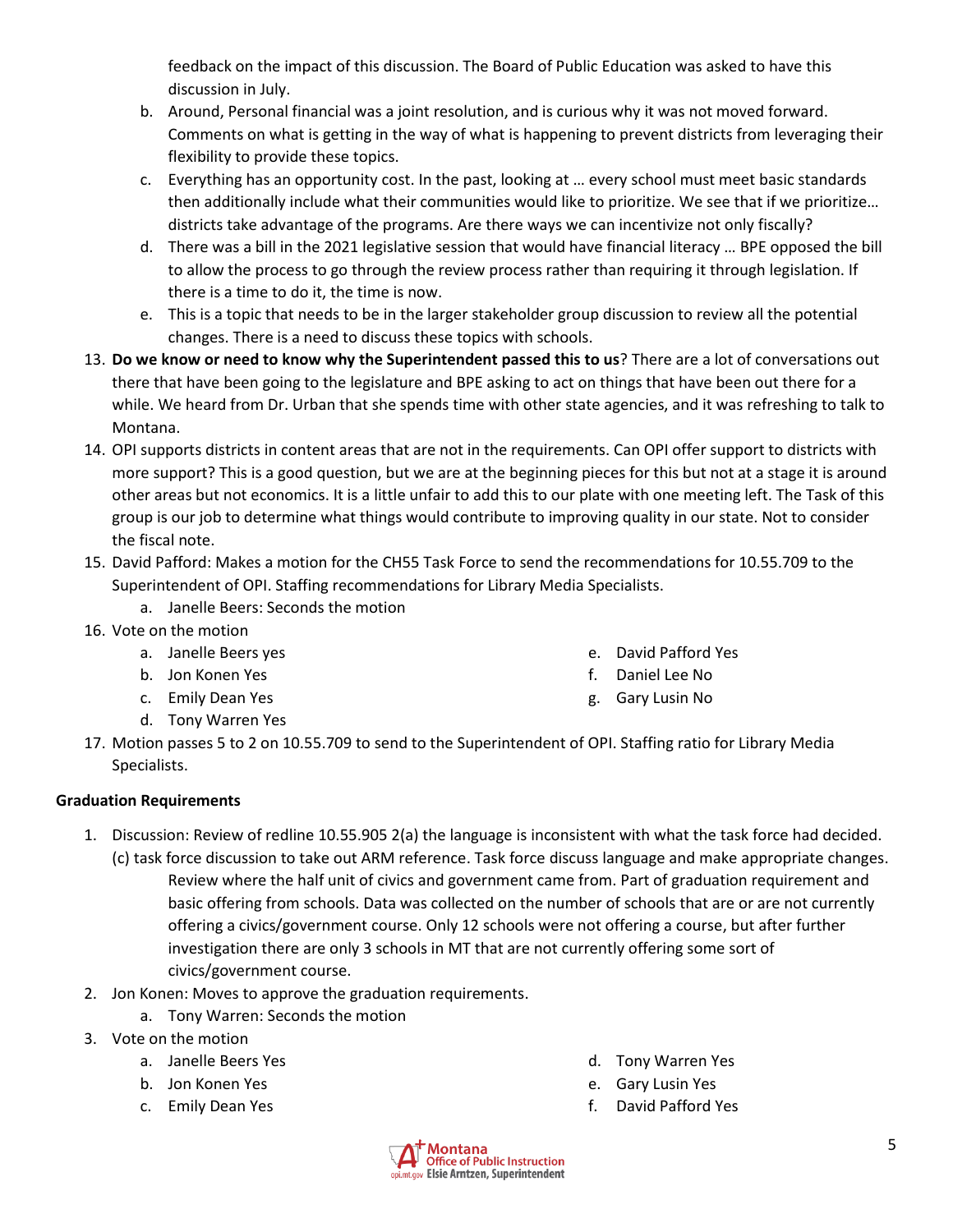- g. Daniel Lee Yes
	- i. Vote passes unanimously

# **Basic Education Programs 10.55.901 for Elementary Grades**

- 1. Daniel Lee: Moves to approve the Basic Education Programs
	- a. David Pafford: seconds the motion
- 2. Vote on the motion
	- a. Janelle Beers yes
	- b. Jon Konen Yes
	- c. Emily Dean Yes
	- d. Tony Warren Yes
		- i. Vote passes unanimously

# **Basic Education Program Middle Grades 10.55.902**

- 1. Discussion Proposal language adjustment in (3)(vi) and (3)(e). Concern about striking the electives included in (3)(e) electives. Nathan Miller that these electives are especially important in middle school and by striking this language these electives would not be required to be offered. Heather Jarret had indicated that for middle schools and for small schools it can the constraining and difficult to meet. Propose to include minimum
	- language. The Administrative Rules is the minimum standard on which quality schools are built. Most districts do more than that.
- 2. Proposes to include in (e) recommends adding "at a minimum" maintaining the following elective areas
- 3. Task Force discussion of language and rationale
	- Is not clear if we are trying to recommend including all items under (e). concern is advocating for standards that take away minimum standards Part of the problem is that small schools may have one elective but not another. Is there an opportunity to have a list of basic electives to choose from? The concern is equity of education. Students in more rural areas may not have access to certain electives. One of the key issues are the number of students that can be in a course. If a district has a limited number of students to offer electives to, that will create issues with the master schedule. if there isa anything we have learned through covid is the ability to offer education through different modes to many areas. Perhaps some of the electives may not be driven by place so much. There are opportunities for virtual teaching, but a lot of the electives will demand hands on activity. This could be a double-edged sword, taking this language out gives districts flexibility to tailor what electives and classes look like. In the same sense, schools that does do that, we need to ask what a basic education needs to be in Middle School. We have been hearing a lot about choice. Which of these options provide choice and which take choice away? Proposal to include language in (vi) "Elective offerings at the discretion of local board of trustees and with in the ability of a district to fund and staff the following minimum electives" and include the list. This establishes a minimum and still allows flexibility of the local board of trustees within the ability of the district to fund and staff the following program areas: List areas.
- 4. Tony Warren: Moves to adopt changes as amended
	- a. Emily Dean: seconds the motion
- 5. Vote on the motion
	- a. Janelle Beers Yes
	- b. Jon Konen Yes
	- c. Emily Dean Yes
	- d. Tony Warren Yes
		- i. Vote passes unanimously

## **Basic Education Program High School 10.55.904**

g. Daniel Lee Yes

e. Gary Lusin Yes f. David Pafford Yes



- e. David Pafford yes
- f. Gary Lusin Yes
- g. Daniel Lee Yes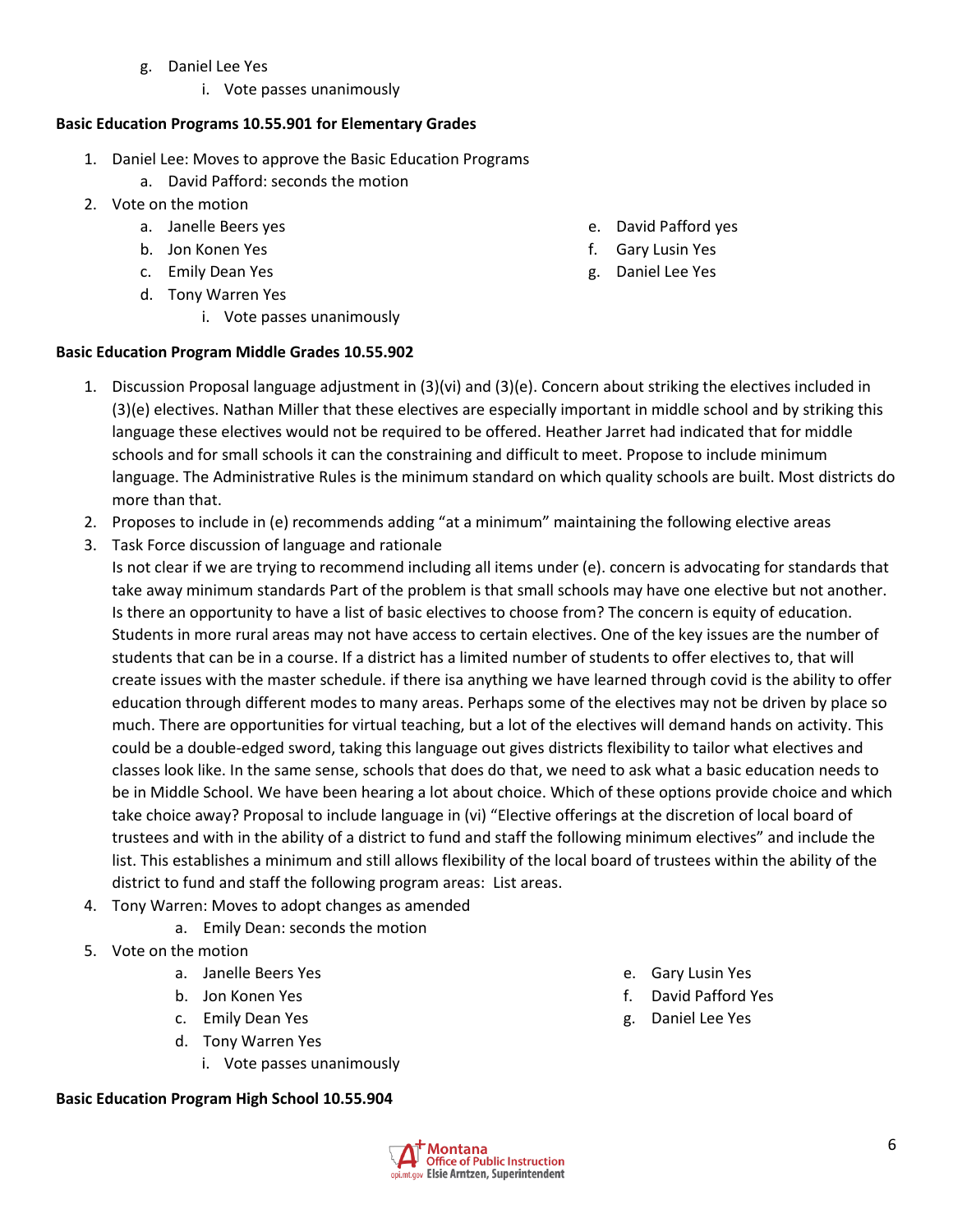- 1. Necessary grammatical change to (2)(j) At the discretion of the local board of trustees
- 2. Jon Konen: Moves to adopt changes
	- a. Janelle Beers: Seconds the motion
- 3. Vote on the motion
	- a. Janelle Beers Yes
	- b. Jon Konen Yes
	- c. Emily Dean Yes
	- d. Tony Warren Yes
		- i. Vote passes unanimously

# **Variance to Standards-Charter School**

1. Reviews the rationale for language – Charter School. Proposes to keep the charter school term. Most people outside of the public-school employment scope do not fully understand how public schools operate. This gives us an opportunity to educate legislators that you do not need an entirely new code or process to operate a Charter School. If Charter School is not in ARM, we risk other places that are not accountable to community elected school boards and are public funded. Our system now provides flexibility. Are we setting ourselves up to highlight the portion that we can already do per code? If we, have it now, why are we highlighting? The proposal to pull this language out of 604 to become its own section because it was difficult to find before. Has question about the timeframe of turning in the application, ensuring it moves through the OPI and BPE to be put in place.

(2)-(11) in previous discussions was that this information wouldn't be repeated but would include language that directed to 10.55.604 Recommends to strike (2)-(11) and direct to 10.55.604

- 2. Language in (1)(a) and notes that if 2-11 is struck, we need to ensure (e) remains. How a district may discontinue an approved Chater School.
- 3. If we can already do this, why does Charter Schools need to be included in accreditation?
	- 1. Provides insight and reasoning that would benefit the BPE in process and throughout legislature.
	- 2. Clarifies this is also included in chapter 55 as is.
- 4. Currently in MT, private charter schools do not have an avenue to come into MT. A charter school utilizes public funds.
- 5. Gary Lusin: Motion to adopt 10.55.608 as amended
	- 1. Emily Dean: Second
- 6. Vote on the motion
	- 1. Janelle Beers Yes
	- 2. Jon Konen No
	- 3. Emily Dean Yes
	- 4. Tony Warren No
		- i. Vote passes 5 to 2

## **School Counselors**

- 1. Reviews the thought process, work, and rationale behind proposal for school counselor ratios. Lower ratios from 400 students to 1 to 300 to 1. Feedback was given at the state counselor meeting. Need to improve ratio. 1 in 3 High School students are persistently sad and hopeless.
- 2. Data received from the Youth Risk survey will support the proposal. Looking at the youth suicide rate in MT, this is a step in the right direction.
- 3. This is a critical subject for everyone. He reminds the task force of the Superintendents comments at the beginning of this work to be bold, daring, and not to worry so much about the fiscal impact.
- 4. Would like to include a three-year average for the 1 in 126 ratios to help with compliance issues.



- e. Daniel Pafford Yes
- f. Gary Lusin Yes
- g. David Pafford Yes

5. Gary Lusin Yes 6. Daniel Lee Yes 7. David Pafford Yes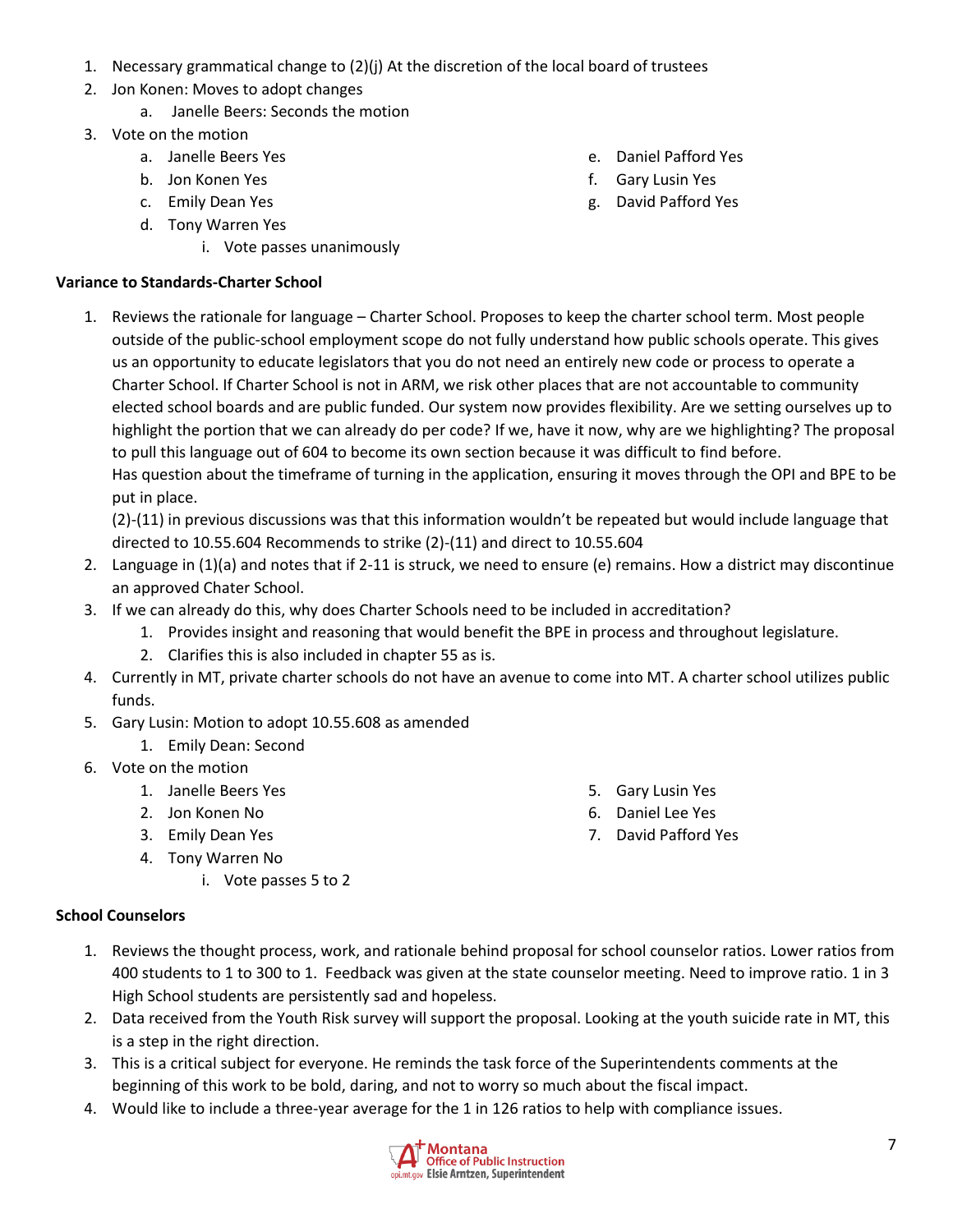Are we looking at this as a system or district? Give districts the greatest flexibility. Worry is about finding the people to fill these positions. That is a large concern. There is negative publicity for MT about starting pay in education. This is a state-level situation that needs to be addressed. We can make the same argument for supply issues in education right now. We will figure out how to train more and how to recruit more from out of state. We are

not here to solve that problem but to figure out what is best for MT students.

5. Task Force discussion of language and how to incorporate school systems

In a larger district, how will they fund additional counselors because of the change? Are the counselors available to fill those positions? That is a good question, but it will be reflected in the economic impact statement that the Negotiated Rule Making to complete. If we prioritize this as a task force and make it clear to the Superintendent that this should be a focus, it may carry over to future discussions.

- 6. Currently across systems we are meeting a ratio of 1/311
- 7. The MTSBA legal team has offered to review all our recommendations to provide legal analysis between now and May 19<sup>th</sup>.
- 8. Jon Konen: Moves to approve proposed changes to 10.55.710
	- a. David Pafford: Seconds the motion
- 9. Vote on the motion
	- a. Janelle Beers Yes
	- b. Jon Konen Yes
	- c. Emily Dean Yes
	- d. Tony Warren Yes
		- i. Vote passes unanimously
- e. Gary Lusin Yes
- f. Daniel Lee Yes
- g. David Pafford Yes

## **Accreditation**

- 1. Reviews group work and read a letter regarding the accreditation process. The current process is not broken. It is more of an accreditation process rather than an approval process that we have now. Need more time, larger and more diversified group. Read letter sent to OPI, need more help for our schools to develop and improve. Need OPI and/or BPE to develop a think tank. Continue research of other states. Honor local control of state values, that accreditation would support while giving options to meet school standards. Include Multi-year options to meet accreditation.
- 2. Will the rest of the work that is going to go forward, carry any weight if we cannot recommend changes to the accreditation process itself? If we need more time, energy, and information to get the process right, what will things look like with revisions to standards for the process? The other recommendations are regarding the Chapter 55 rule. The title of the rule is the problem. School Accreditation is not really what we have been doing in MT. To make a good decision you need time and information.
- 3. We have a couple of paths. 1. is to look at what changes we can suggest to the accreditation process now. If we don't make any changes, we're essentially saying it can continue the way it is. If we can say to people, that there are changes to be made but we need time to discuss. Supports what the task force is working towards.
- 4. We need to take a deep dive into schools. Where do we want to be? What do we want to change? Where can we improve? If we had to demonstrate a level, we are low. Need to raise the bar. This is a component that affects all education and funding in the state.
- 5. What if assessments are changed in MT. This is interrelated to accreditation. Accreditation needs many paths and needs to include growth. Presently looking at Assessment and Center of Assessment and a grant proposal to support this work. 8 other states also considering this. There needs to be multiple pathways and for the schools that use Cognia, Cognia needs to be one of those pathways. Needs to be for more than one year, with some oversight.

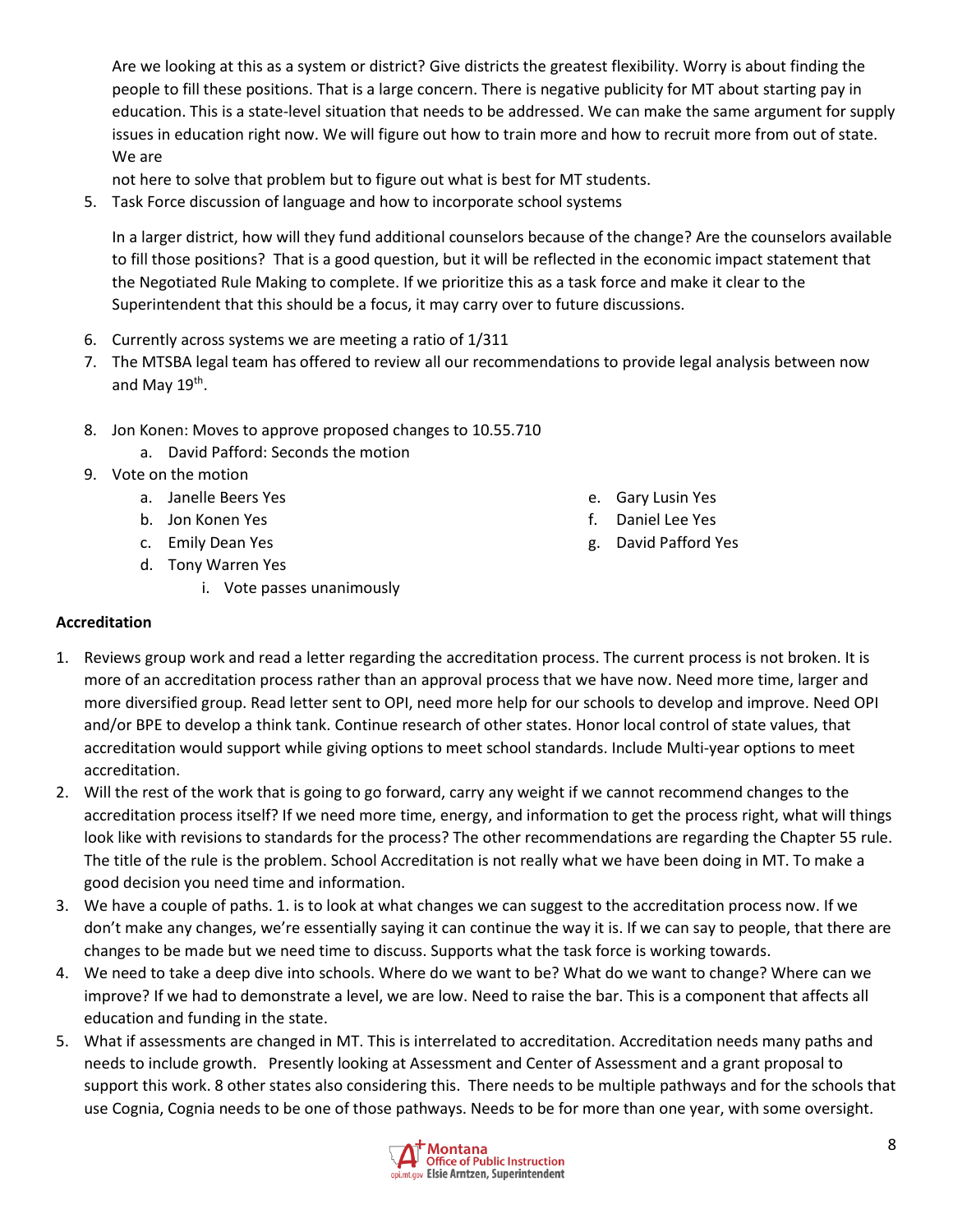Schools not accredited could look at a yearly growth model. Having a 3-year tiered level of support from OPI. OPI could focus on those schools that were not accredited. The recent survey's highest choice was to accredit every 2 years.

- 6. Family Engagement and Post-secondary Readiness
	- a. Could not find information in the current statute. Found policy at the local level. 10.55.701 has school board language. Also, in the district's strategic plan. Did not feel needed revision.

#### **Mentorship and Induction**

- 1. Reviewed the discussions and work. Including it in the reporting system. Gets districts to think about how they are supporting their teachers. Could also be a good recruitment tool. Districts can develop a mentorship program that may support in areas or ways candidates may not get in other areas. Would it benefit us to have something in language about the outcomes to come from these expectations? Can we include "define multiple measures? Can look at the school improvement plan components to see how districts are already required to measure the success of their plan. Perhaps the school improvement plan could be every three years. The program they have set up does a good job of coaching teachers through the housekeeping duties throughout the district. Proposes to include the establishment an evaluation measurement.
- 2. Wellness and School Climate included in school counselor piece.

## **Public Comment:**

## Public Comment

- 1. Diane Fladmo Director of Policy, Montana Federation for Public Employees:
	- a. I appreciate the opportunity to have another short conversation with you today. And I appreciate the work you are doing today and the deliberations that you have done today. I have watched this process and unfortunately, the process has been hurried and involved too few people. That is not to say for one minute I do not appreciate all the work you have done. For example, I appreciate your work on school counseling today and making a bold determination, that in fact likely will not be so concerned how much it will cost but concerned about the students and what's happening with them. The decision on school Liberians did not lead me to the same conclusion. That decision seemed to be based more on supply or the difficulty on recruiting and retention. And I think that can't be the issue that directs us to the right decision. And it was pointed of course as I mentioned earlier today that in terms of punitive results for students that there are schools that couldn't recruit that there weren't any. This is just a way to point out that school librarians are important. They do help students, they help teachers, and they are very entwined with the need for technology, and I'd consider further considerations there. I was very pleased to hear your work on mentoring. And as we consider the results of our mentoring, I think one of the easy measures might be what do our new teachers think about the mentoring program they have experienced and how might it be improved. That is just an example of something that might work better than trying to compare evaluations from one year to the next, because of changes in personnel. But I love the idea of connecting with our university system and their work on mentoring. I would also suggest that those who only have one teacher in their school that works in the area, be paired with a teacher in another district wo is an expert in that field. And I think that recently MFP could help in that regard and help you connect with many quality teachers that we have in the field in all kinds of areas. So, I look to offer our support and help. And looking forward to looking at what is best for kids. I appreciate your work, keep it up, Thank you.
- 2. Angela Archuleta, KW Vina Elementary, Browning School District 9
	- a. [Written Public Comment Submitted](https://drive.google.com/file/d/1gu2nvbA5CrO0GCEhzaqvN6kdOqUyS6iL/view?usp=sharing)